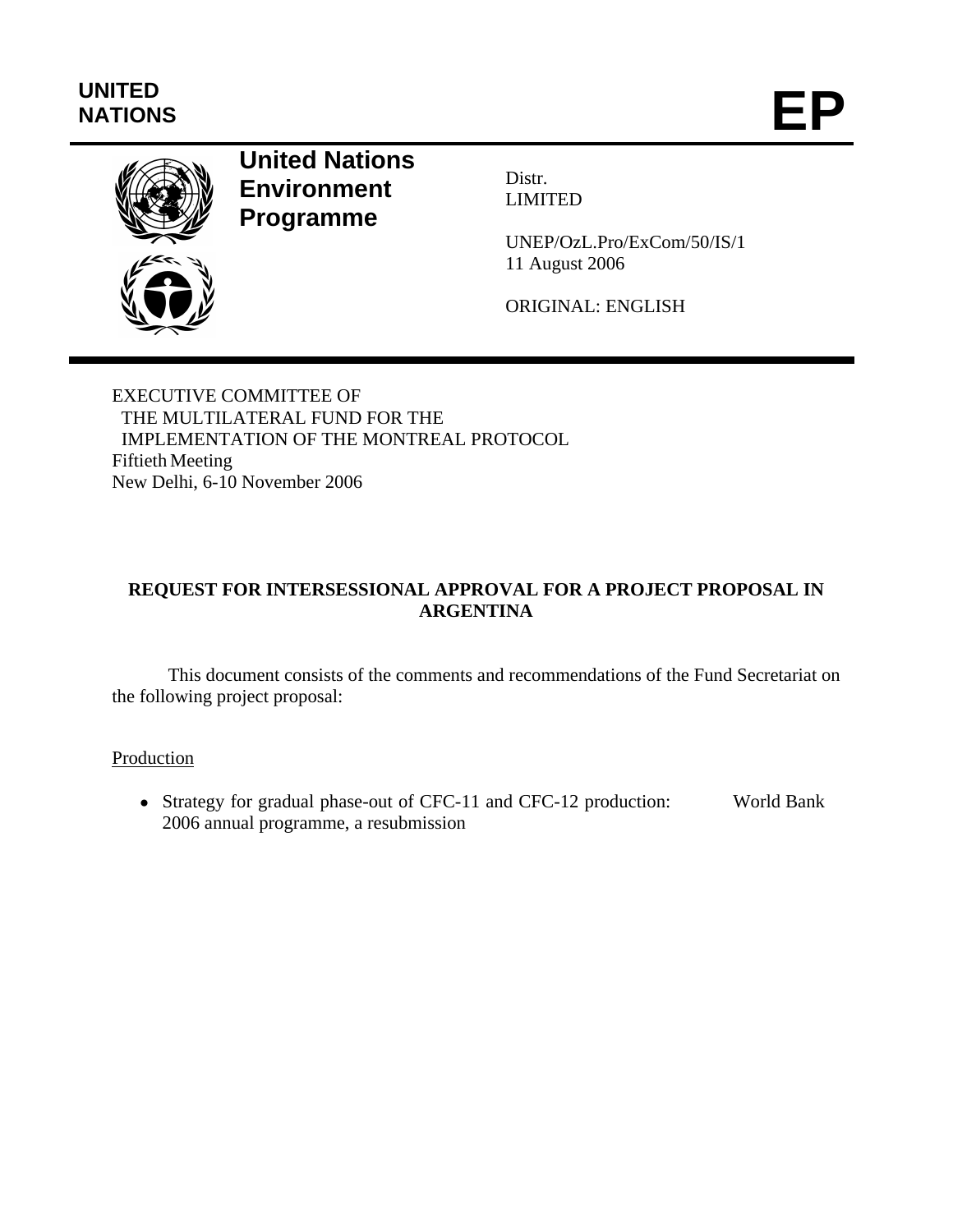#### **PROJECT DESCRIPTION**

#### **Background**

1. The Executive Committee at its  $38<sup>th</sup>$  Meeting in 2002 approved, in principle, a total of US \$8.3 million for the implementation of the Agreement for the Production Sector in Argentina, and disbursed the first tranche of US \$0.5 million to the project. Subsequently the Executive Committee disbursed the 2003, 2004 and 2005 tranches at the 44<sup>th</sup> and 45<sup>th</sup> Meetings after being satisfied with the verification, which indicated that the chlorofluorocarbon (CFC) producing plant Fábrica de Implementos Agrícolas **(**FIASA) had achieved the CFC production targets for 2002, 2003 and 2004 as stipulated in the agreement. The annual CFC production limits and the funding tranches of the agreement are summarized in the following table.

| Year            | 2002  | 2003  | 2004  | 2005  | 2006  | 2007 | 2008 | 2009  | 2010  | Total |
|-----------------|-------|-------|-------|-------|-------|------|------|-------|-------|-------|
| Max, allowable  | 3,020 | 3,020 | 3,020 | 1.647 | 1,647 | 686  | 686  | 686   | $0^*$ |       |
| production      |       |       |       |       |       |      |      |       |       |       |
| (metric tonnes) |       |       |       |       |       |      |      |       |       |       |
| MLF funding \$  | 0.5   | 3.5   |       | 0.3   |       | 0    |      |       |       | 8.3   |
| million         |       |       |       |       |       |      |      |       |       |       |
| Agency fees     | 0.02  | 0.11  | 0.09  | 0.12  | 0.10  | 0.12 | 0.12 | 0.047 |       | 0.727 |
| \$ million      |       |       |       |       |       |      |      |       |       |       |

(\*) save for any CFC production that may be agreed by the Parties to meet essential uses for Argentina

2. The World Bank submitted to the  $48<sup>th</sup>$  Meeting of the Executive Committee the verification of the 2005 CFC production at FIASA and requested the release of the 2006 funding tranche of US \$2 million and the associated support cost of US \$0.10 million. However the World Bank subsequently decided to withdraw the request, with the intention to address further some of the inadequacies in the verification of the 2005 CFC production at the plant.

3. When the World Bank resubmitted the funding request in June 2006, it was beyond the deadline for project submission for the  $49<sup>th</sup>$  Meeting. In view of potential compliance issues that may result from late approval of the 2006 tranche the Executive Committee agreed to process the submission intersessionally (decision 49/37).

4. The resubmission of the World Bank includes the revised verification of the 2005 CFC production at FIASA and the updated 2006 work programme.

#### **Revised verification report of the 2005 CFC production at FIASA**

5. The original verification was carried out in January 2006 by Mr. Vogelsberg, representing the World Bank. The consultant reported not having the necessary documents from the plant that would enable him to carry out the verification to the standard required. Due to a fire that took place in the plant in 2005, neither data from the plant control room by shift operators nor the container filling records on finished product were available to the consultant. The consultant recommended that, starting from 2006, the plant should maintain, for the purpose of verification: daily control room log sheets and indicate when the plant was down and the reasons; create and maintain finished product container logs; sequence the daily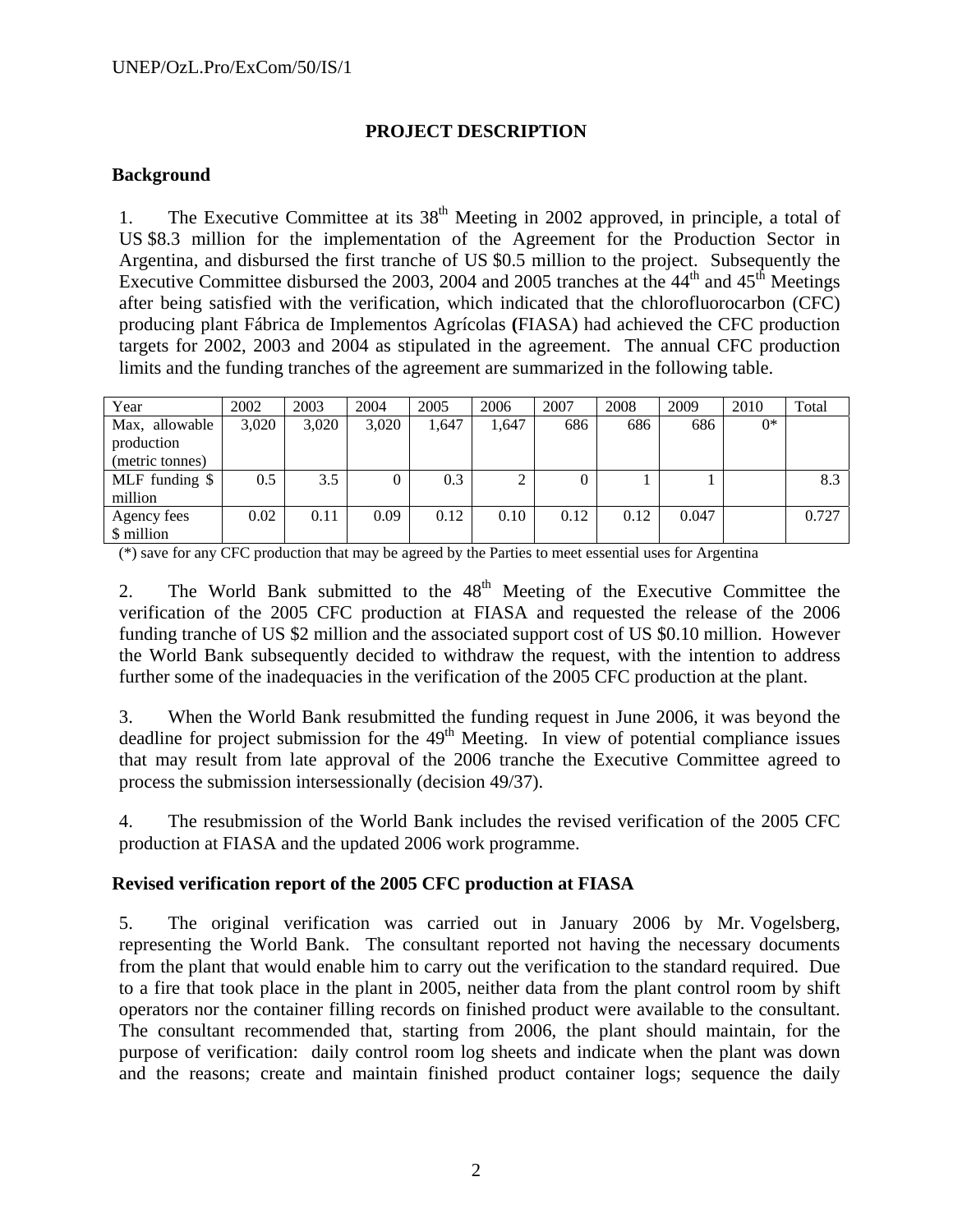computer printouts of production for 365 days, the normal number of days of the year; and provide the HF consumption data when the plant is switched to HCFC-22 production.

6. In an effort to address some of these concerns, the World Bank implemented an additional financial audit of the 2005 CFC production at FIASA in May 2006 by contracting Maria del Carmen Isaurralde, a financial consultant. The results from the new financial audit and an update on the follow-up by FIASA on the new data collection system were incorporated in the revised verification report, which contains five sections under the following headings:

- Introduction:
- Annual Plan for the remainder of 2006;
- Verification report prepared in January 2006;
- Results from the new financial audit in May 2006; and
- Additional comments from the World Bank and the Government of Argentina.

7. Since only the last two sections contain new information and the other 3 sections repeat the same information contained in UNEP/OzL.Pro/ExCom/48/26, the presentation in the following paragraphs will focus on the two new sections and a short update on the 2006 annual work programme.

8. Prior to undertaking on-site auditing, the financial consultant requested and received from the company a list of information needed for the audit, which included:

- Monthly production summaries of CFC-11 and CFC-12 from January to December 2005;
- CTC stock movement card:
- CTC despatch note;
- Sales invoice of ODS products;
- Sales invoices of raw materials;
- Customs clearance and suppliers invoices for purchase of ODS products;
- Custom clearance and suppliers invoice for purchase of raw materials; and
- The books on VAT sales, VAT purchases and inventory and balance, which were stamped on 27 December 2002 by Public Registry of Commerce, Province of San Luis, of 200 pages. The pages of the VAT books were pre-numbered.

9. The financial consultant also had available the certified physical inventory of the company, which had been carried out on 26 April 2006 by the public accountant, Marcos Leopoldo Vera. It is mandatory under the tax law of the country to certify the company's balance with the National Fiscal Authority and is implemented once a year by an independent licensed accountant.

10. The consultant used the data on daily production of CFCs and the raw material consumption from the monthly production summaries to validate the data provided by the company in the daily production reports. For the sales and purchases of CFCs and raw materials, the consultant first reviewed the volume of sales against the sales invoices, and purchases against custom clearance and suppliers' invoices. Secondly the dates and numbers of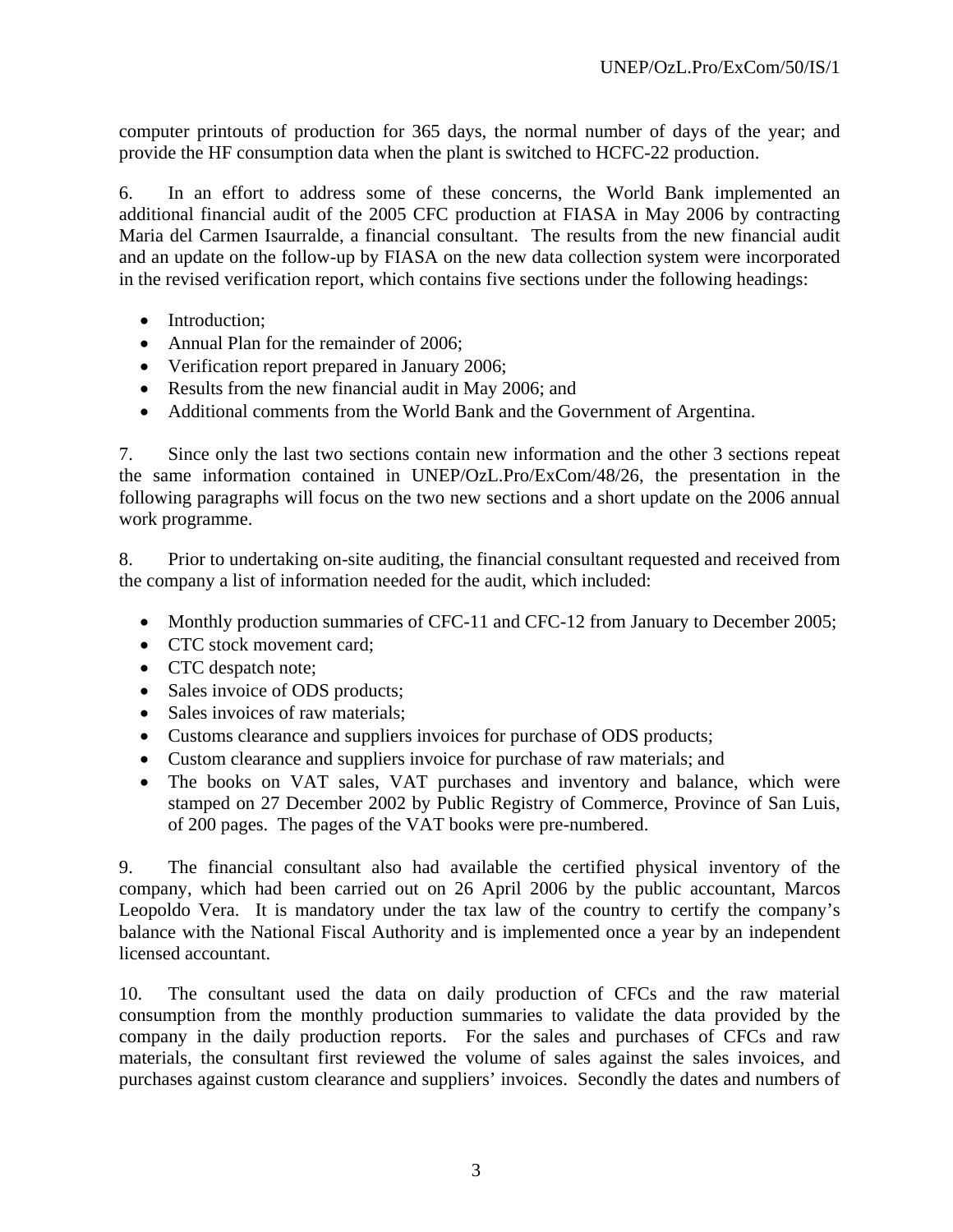sales invoices were further checked against the VAT sales book while the name of the suppliers, dates and numbers of the purchases were checked against the VAT purchase book.

11. For the verification of the opening and closing stock levels of CFCs and feedstocks such as HF and CTC at the end of 2004 and the beginning of 2005, the consultant relied on the outcome of the certification of the physical inventory by the public accountant carried out on 26 April 2006, and the stamped inventory and balance book as at 30 November 2004 and 2005. At the conclusion of the audit, the consultant reconfirmed the findings from the verification which had been carried out by Mr. Vogelsberg in January 2006 and included information separately for CFC-11 and CFC-12 on the opening and closing stock levels, production, loss, and sales. For clarity, this information is reproduced in Annex I.

12. In terms of measuring the 2005 CFC production against the limit set in the Agreement, the verification concluded that FIASA produced 1,645 mt of CFCs in 2005 which was 2 mt below the target of 1,647 mt set in the Agreement. The production was broken down into 67 mt for CFC-11 and 1,578 mt for CFC-12. Apart from presenting the data using the format in the guidelines for verifying ODS production phase-out which includes month-by-month production of CFC-11 and CFC-12, the number of days of production, and the consumption ratios of feedstock to CFC and HCFC-22 production, the revised verification report also provides the custom clearance numbers for purchase of CFCs, CTC and HF, and related page numbers of the VAT books where the sales and purchases were recorded.

13. Section 5 of the revised report contains a summary of the comments from the World Bank and the Project Implementation Unit (UEPRO). The National Ozone Unit which manages an import/export registering system, implemented a review of the raw material imports by FIASA for CFC production, and confirmed the CFC production levels as verified by the consultant in January 2006. On the other hand, UEPRO has been monitoring the progress on the implementation of the recommendations from Mr. Vogelsberg with regard to the data collection system that had to be put in place by FIASA. Specifically, instructions have been provided to FIASA to set up numbered folders on movement of raw materials, CFC production, packaging of final products, laboratory and control of stocks. In addition, background information is also required to facilitate the future verification work.

#### **Updated 2006 annual work programme**

14. The updated 2006 annual work programme reported the conclusion of the negotiations between the Government and FIASA regarding the reinvestment of the funds received from the Multilateral Fund and the monitoring to be done by the Government of this new investment. The Government anticipated disbursing a total of US \$3.65 million in 2006 from the US \$4.78 million which would have built up from the unspent balances from previous years and the US \$2.0 million to be received from the 2006 funding tranche.

15. The proposed 2006 work programme has the same CFC production limit as for 2005 set at 1,647 mt.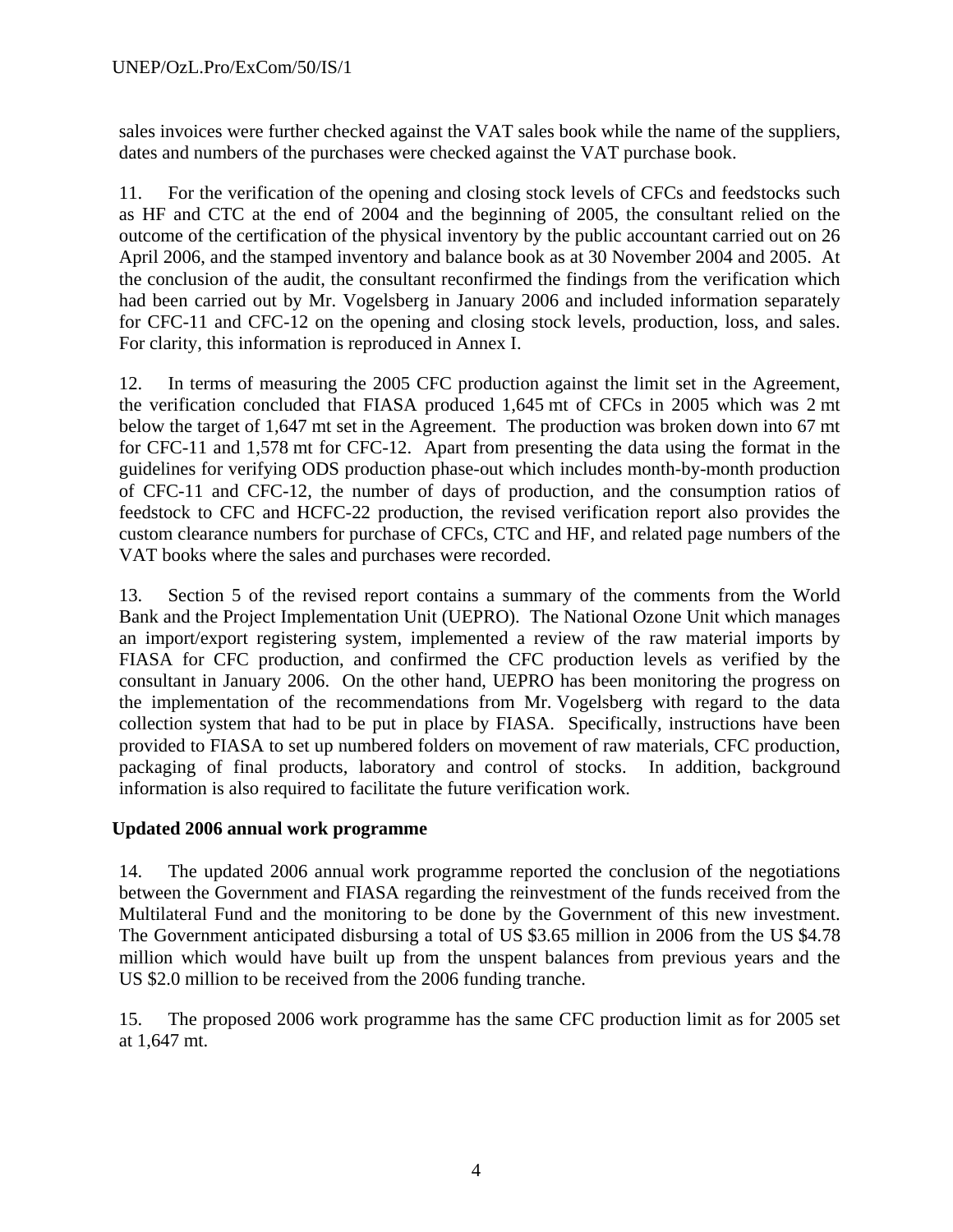#### **SECRETARIAT'S COMMENTS AND RECOMMENDATIONS**

#### **COMMENTS**

16. The additional audit intends to provide greater assurance on the achievement by FIASA of the CFC production limit in 2005 by reviewing the financial records one more time. The review was performed by a financial consultant and in accordance with the auditing standards. The results reconfirm the findings of the original audit carried out in January 2006 and indicate that FIASA had not exceeded the production limit for 2005 set in the Agreement.

17. Information in the revised verification report indicates that FIASA has installed the necessary production recording equipment and a data collection system in the plant as recommended by the consultant who carried out the technical verification in January 2006. This should also facilitate the verification exercise next time.

18. The update on the 2006 annual work programme provides information on the progress made in the internal arrangement between the Government and FIASA and the commitment to accelerating the disbursement of funds.

19. The Secretariat is not attaching the revised verification report however is ready to make it available to any member of the Executive Committee upon request.

#### **RECOMMENDATIONS**

20. The Secretariat recommends that the Executive Committee:

- (a) Takes note of the revised verification report of the 2005 CFC production at FIASA, Argentina;
- (b) Approves the 2006 annual work programme of the Argentina CFC production closure project at the level of US \$2 million and the associated support cost of US \$0.10 million for the World Bank, since the verification confirms that FIASA has achieved the CFC production target set in the Agreement for 2005.